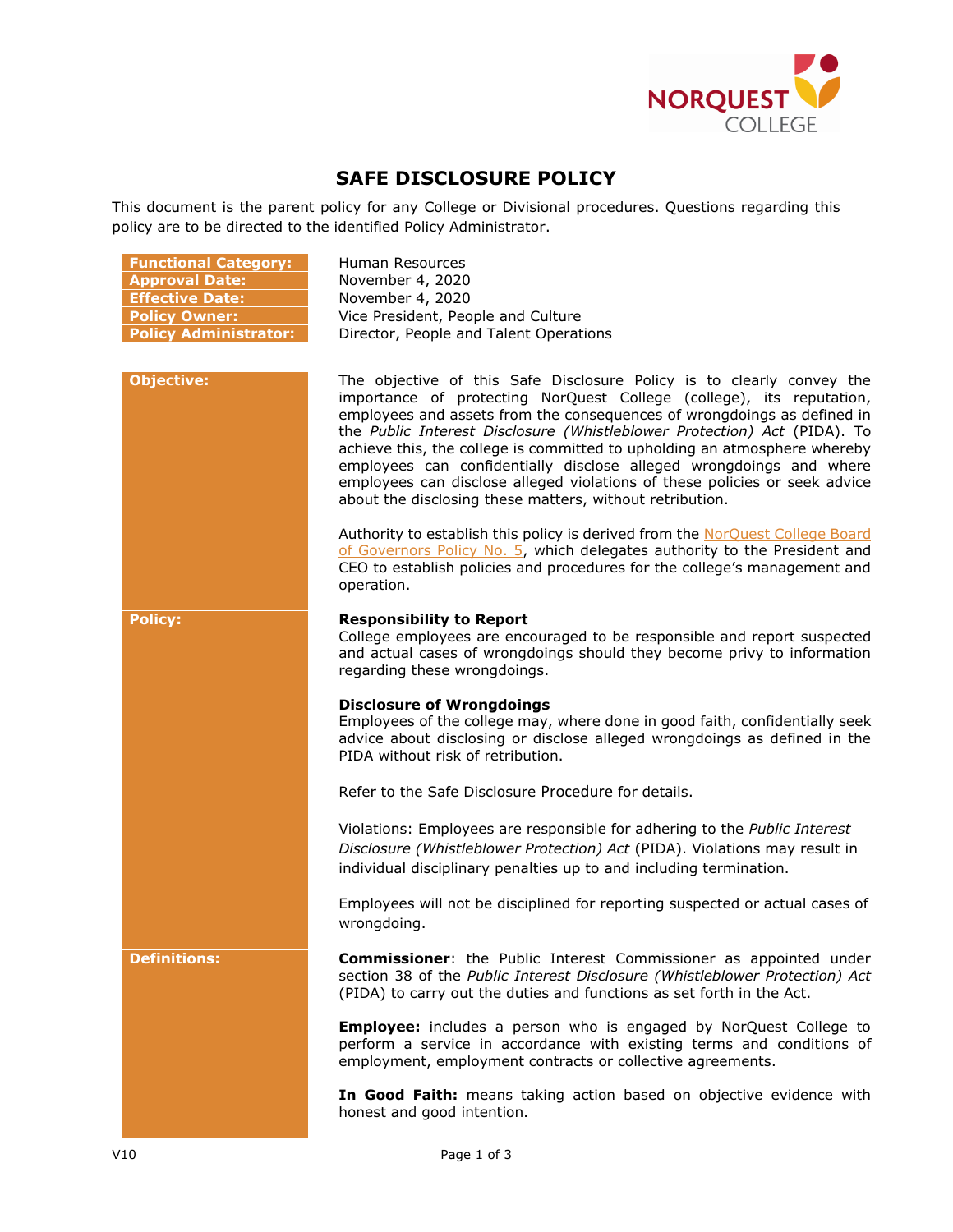

|                                                        | UULLLUL                                                                                                                                                                                                                                                                                                                                                                                                                                                                                                                                                                                                                                                                                                                                                                                                                                                                                                                                                                                                                                                                                                                                                                                                                                                                                                                                                                                                                                                                                                                                                                                                                                                              |
|--------------------------------------------------------|----------------------------------------------------------------------------------------------------------------------------------------------------------------------------------------------------------------------------------------------------------------------------------------------------------------------------------------------------------------------------------------------------------------------------------------------------------------------------------------------------------------------------------------------------------------------------------------------------------------------------------------------------------------------------------------------------------------------------------------------------------------------------------------------------------------------------------------------------------------------------------------------------------------------------------------------------------------------------------------------------------------------------------------------------------------------------------------------------------------------------------------------------------------------------------------------------------------------------------------------------------------------------------------------------------------------------------------------------------------------------------------------------------------------------------------------------------------------------------------------------------------------------------------------------------------------------------------------------------------------------------------------------------------------|
|                                                        | Wrongdoing <sup>1</sup> means:<br>A contravention of an Act, a regulation made pursuant to an Act, an Act<br>of the Parliament of Canada or a regulation made pursuant to an Act of<br>the Parliament of Canada;<br>An act or omission that creates:<br>$\bullet$<br>a substantial and specific danger to the life, health or safety of<br>$\circ$<br>individuals other than a danger that is inherent in the performance<br>of the duties or functions of an employee, or<br>a substantial and specific danger to the environment.<br>$\circ$<br>Gross mismanagement, including an act or omission that is deliberate<br>$\bullet$<br>and that shows a reckless or wilful disregard for the proper management<br>of:<br>public funds or a public asset,<br>$\circ$<br>the delivery of a public service, including the management or<br>$\circ$<br>performance of:<br>a contract or arrangement identified or described in the<br>regulations, including the duties resulting from the<br>contract or arrangement or any funds administered or<br>provided under the contract or arrangement, and<br>the duties and powers resulting from an enactment<br>٠<br>identified or described in the regulations or any funds<br>administered or provided as a result of the enactment,<br>or<br>employees, by a pattern of behaviour or conduct of a systemic<br>$\circ$<br>nature that indicates a problem in the culture of the organization<br>relating to bullying, harassment or intimidation;<br>A wrongdoing prescribed in the regulations<br>$\bullet$<br>Knowingly directing or counselling an individual to commit a wrongdoing<br>$\bullet$<br>mentioned above. |
| <b>Related NorQuest</b><br><b>College Information:</b> | <b>Code of Conduct Policy</b><br>$\bullet$<br>Code of Conduct & Respectful Workplace & Learning Environment<br>$\bullet$<br><b>Complaints &amp; Investigation Procedure</b><br>Safe Disclosure Procedure<br>$\bullet$<br>Security Incident and Criminal Activity Reporting and Investigations<br>$\bullet$<br>Procedure                                                                                                                                                                                                                                                                                                                                                                                                                                                                                                                                                                                                                                                                                                                                                                                                                                                                                                                                                                                                                                                                                                                                                                                                                                                                                                                                              |
| <b>Related External</b>                                | <b>Public Interest Disclosure (Whistleblower Protection) Act</b><br>$\bullet$                                                                                                                                                                                                                                                                                                                                                                                                                                                                                                                                                                                                                                                                                                                                                                                                                                                                                                                                                                                                                                                                                                                                                                                                                                                                                                                                                                                                                                                                                                                                                                                        |
| <b>Information:</b>                                    | <b>Public Interest Disclosure (Whistleblower Protection) Regulation</b>                                                                                                                                                                                                                                                                                                                                                                                                                                                                                                                                                                                                                                                                                                                                                                                                                                                                                                                                                                                                                                                                                                                                                                                                                                                                                                                                                                                                                                                                                                                                                                                              |
| <b>Next Review Date:</b>                               | April 2024                                                                                                                                                                                                                                                                                                                                                                                                                                                                                                                                                                                                                                                                                                                                                                                                                                                                                                                                                                                                                                                                                                                                                                                                                                                                                                                                                                                                                                                                                                                                                                                                                                                           |
| <b>Revision History:</b>                               | December 2012: replaces (in part) Standard Practice 7.21: Code of Ethics<br>August 2013: updated for document links and branding<br>June 2014: updated to reflect requirements of the Public Interest<br>Disclosure (Whistleblower Protection) Act and Regulations<br>June 2015: annual review: no changes<br>July 2015: update document links<br>May 2016: annual review: no changes<br>June 2017: annual review and updated Owner / Administrator<br>May 2018: updates to the Policy based on the Public Interest Disclosure<br>(Whistleblower Protection) Amendment Act, 2017; Policy formerly called<br>Whistleblower Policy.                                                                                                                                                                                                                                                                                                                                                                                                                                                                                                                                                                                                                                                                                                                                                                                                                                                                                                                                                                                                                                    |

August 2019: Compliance Office template & reorganization update September 2019: review and Executive Council approval

 $\overline{a}$